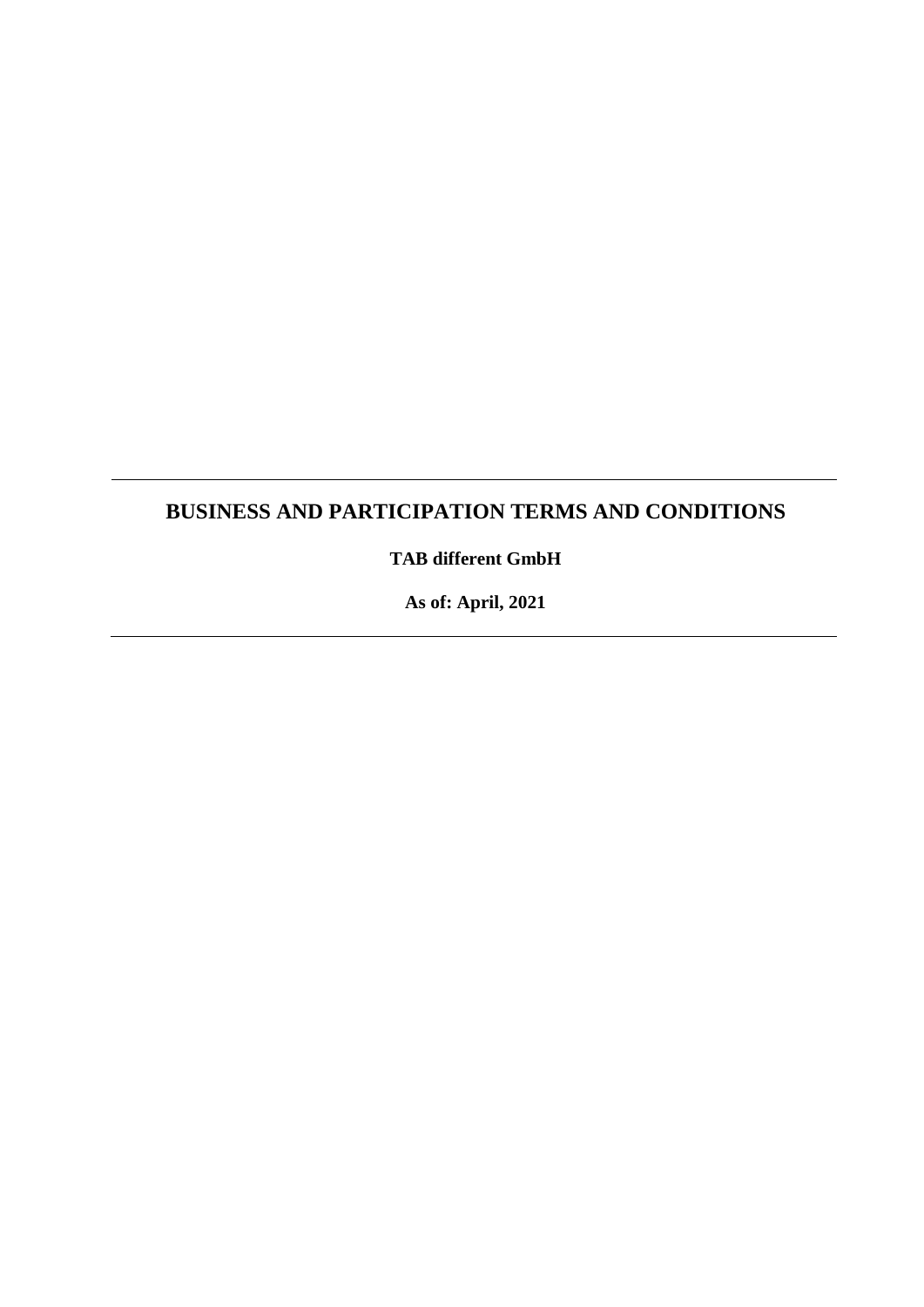# **BUSINESS AND PARTICIPATION TERMS AND CONDITIONS**

#### **TAB different GmbH (hereinafter: TAB)**

Exclusively the following Terms and Conditions of Business and Participation (hereinafter: Terms and Conditions) shall apply to the booking of and participation in the G-Class Experience events organized by TAB and to the business relationship between TAB and the Customer:

# **1. FORMATION OF THE CONTRACT**

1.1 The images of the events in the online shop do not represent binding offers, but are merely nonbinding examples.

The Customer submits a binding offer to TAB to take part in the selected event on the basis of these Terms and Conditions. TAB will inform the Customer whether the offer has been accepted or declined by sending notification of confirmation of rejection. The contract is formed once the declaration of acceptance has been received. The text of the contract including these Terms and Conditions shall be sent to the Customer by TAB on a durable medium (email or paper printout) along with the declaration of acceptance or in a separate e-mail.

- 1.2 To submit an offer, the Customer must first select on one of the events, then select the date and number of participants, and any additional services. When the Customer has entered their personal details, payment details, accepted these Terms and Conditions, and then clicks the 'Place binding order' button, they submit their binding offer to TAB. The retrieval, printout and storage in reproducible form of the booking, the terms and conditions of participation as well as the privacy policy are possible prior to the conclusion of the contract. The text of the contract and the registration data will be stored by TAB, although they will no longer be accessible online once the offer has been submitted. Only the terms and conditions of participation applicable at the time of retrieval and the data protection information are available on the website.
- 1.3 The Customer can also purchase a voucher to participate in the events offered. This voucher is issued for a certain type of event and entitles the holder to take part in this event at an available time to be agreed upon with TAB.

# **2. CONSUMER RIGHTS**

The Customer is generally entitled to a fourteen-day right of cancellation if the Customer is a natural person and the contract is concluded for a purpose that cannot be attributed to the Customer's commercial or self-employed activity.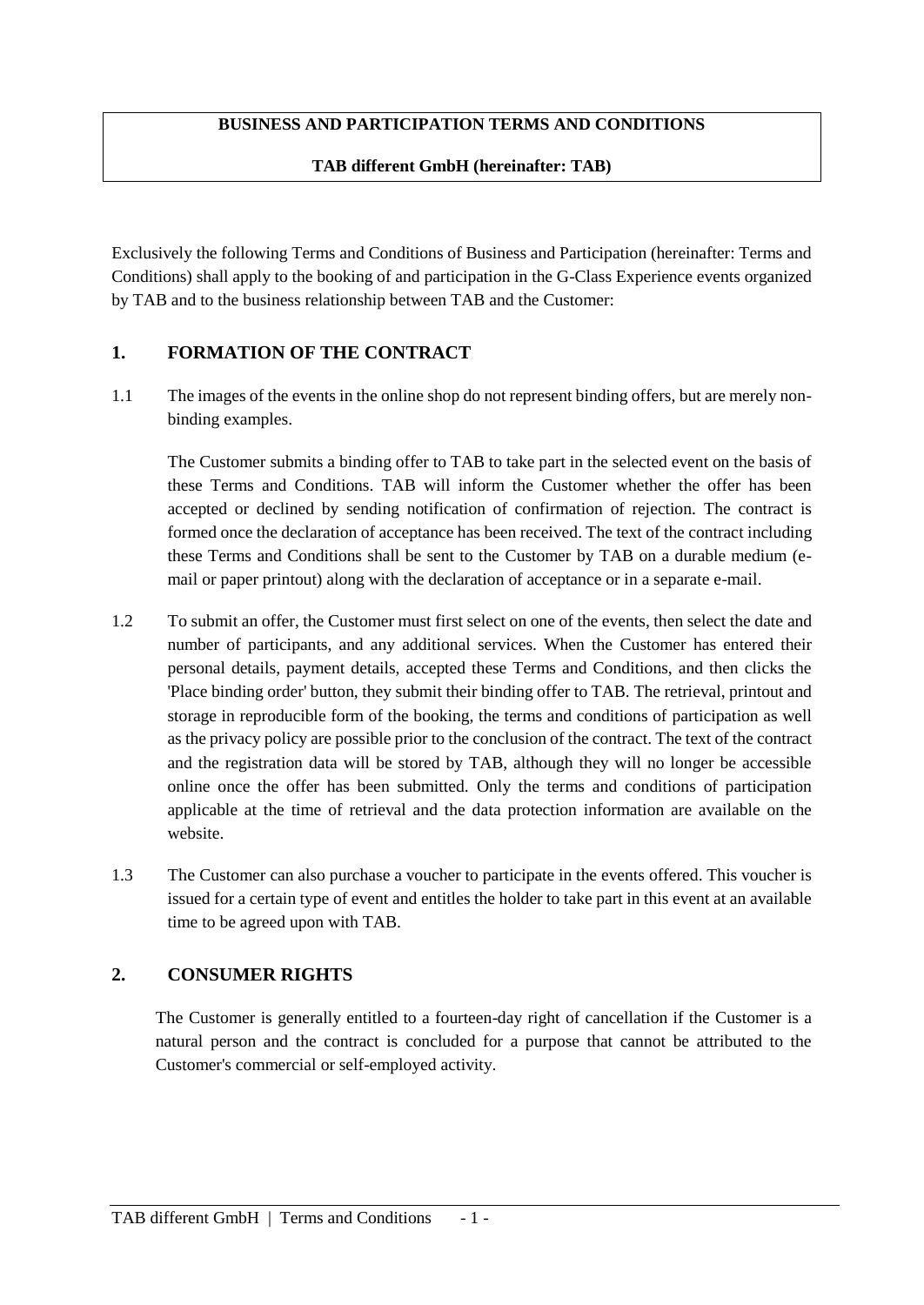*There is no right of cancellation if the contract concluded with TAB provides for a specific date or period for the provision of the service owed (for example, setting a specific date when registering).*

In the event of cancellation, any voucher provided shall lose its validity. It is therefore not necessary to return the voucher and the voucher will be returned at the Customer's own expense if necessary. Invalid vouchers must be destroyed immediately and may no longer be used.

# **CANCELLATION POLICY**

# **The right of cancellation**

You have the right to cancel this contract within fourteen days without giving any reason.

The right of cancellation lasts fourteen days from the day on which the contract was formed.

In order to exercise your right to cancel, you must inform us of your decision to cancel this contract by means of a clear declaration (e.g. in a letter sent by post, or in a fax or email).

> TAB different GmbH Im Efeu 3 73760 Ostfildern DEUTSCHLAND Phone.: +4971163348666 Email: welcome@g-class-experience.com

You can use the attached sample cancellation form for this purpose, but it is not required.

In order to comply with the cancellation period, it is sufficient that you send the notification of your exercise of the right of cancellation before the expiry of the cancellation period.

# **The consequences of cancellation**

If you cancel this contract, we shall reimburse you all payments we have received from you, including delivery costs (with the exception of additional costs resulting from the fact that you have chosen a type of delivery other than the standard delivery offered by us), without undue delay and no later than within fourteen days from the day on which we received the notification of your cancellation of this contract. For this repayment, we will use the same means of payment that you used for the original transaction, unless expressly agreed otherwise with you; in no case will you be charged for this repayment.

If you have requested that the services begin during the cancellation period, you shall pay us a reasonable amount corresponding to the proportion of the services already provided up to the time you notify us of the exercise of the right of cancellation with respect to this contract compared to the total scope of the services provided for in the contract.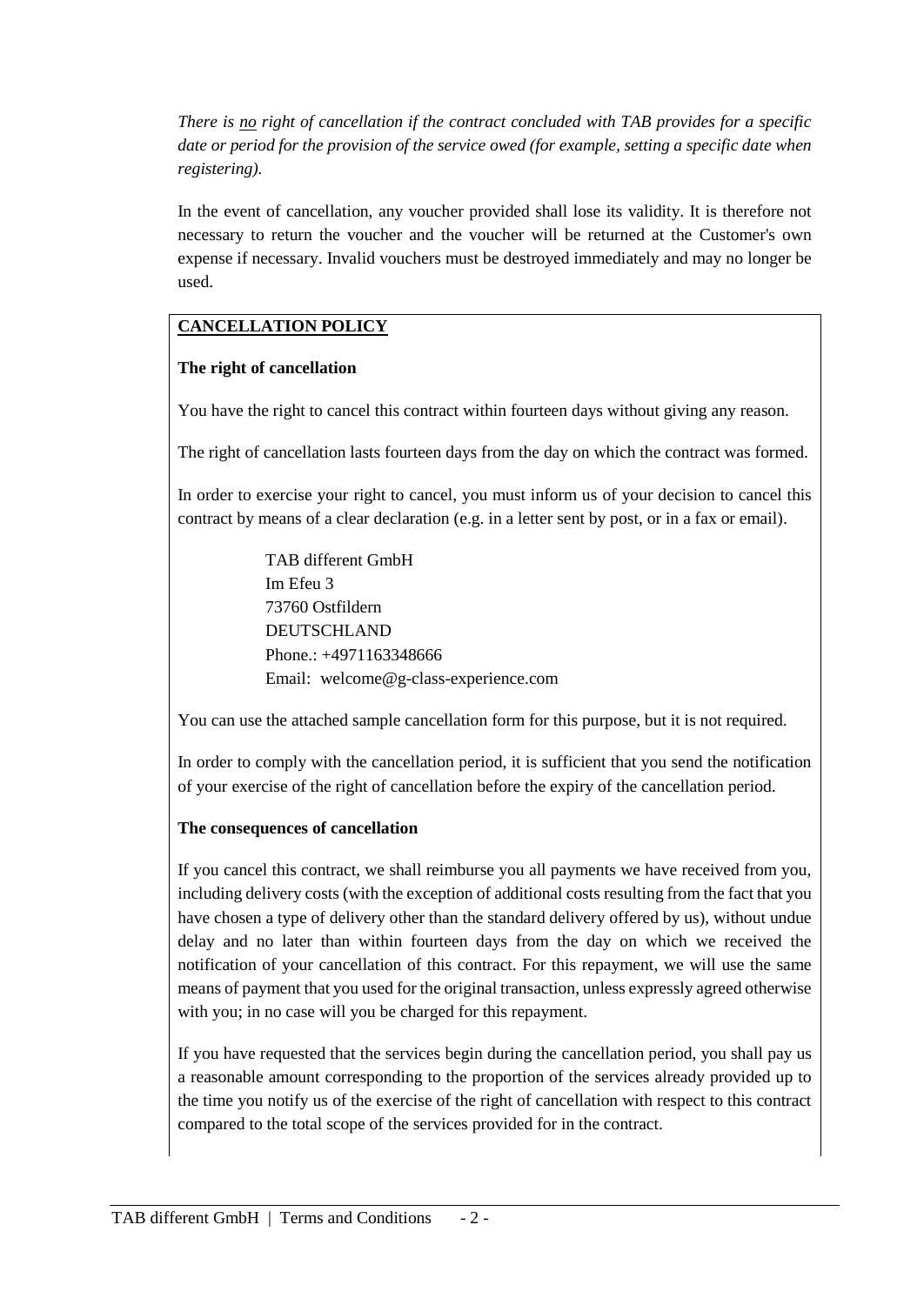# **END OF THE CANCELLATION POLICY**

#### **3. PAYMENT DUE DATE**

- 3.1 Upon conclusion of the contract, the participation fee is immediately due in full. If the payment due date is defined according to the calendar, by missing the deadline the Customer is already in default. In this case, he shall pay TAB interest on arrears for the year in the amount of 5 percentage points above the base interest rate.
- 3.2 The Customer's obligation to pay default interest shall not preclude TAB from claiming further damages for default.
- 3.3 The Customer shall not be entitled to set off claims against TAB unless the counterclaims have been legally established or are undisputed.

#### **4. RIGHT OF WITHDRAWAL AND REBOOKING**

4.1 TAB grants the Customer a contractual right to withdraw from the contract or rebooking the event against payment of the flat compensation rates listed below (= cancellation or rebooking fee):

from the booking of the event

| (a) from 21 to 15 days before the start of the event<br>participation fee              | $10\%$ of the |    |
|----------------------------------------------------------------------------------------|---------------|----|
| (b) from 14 to 3 days before the start of the event<br>participation fee               | 80 % of the   |    |
| (c) less than 3 days before the start of the event or no-show<br>the participation fee | 100 %         | of |

The Customer reserves the right to prove that TAB has not incurred any damage or that the damage is lower than the calculated cancellation fee. In this case, the Customer shall only be obliged to pay the actual damage incurred.

4.2 The withdrawal or rebooking must be in writing to be effective. The above-mentioned deadlines refer to the receipt of the written declaration of withdrawal by TAB.

#### **5. ELIGIBILITY TO TAKE PART**

5.1 Only those persons (= Participants) who have reached the age of 18 at the time of the event and are in possession of a valid driving license and who are not subject to an official driving ban are entitled to actively participate in the event.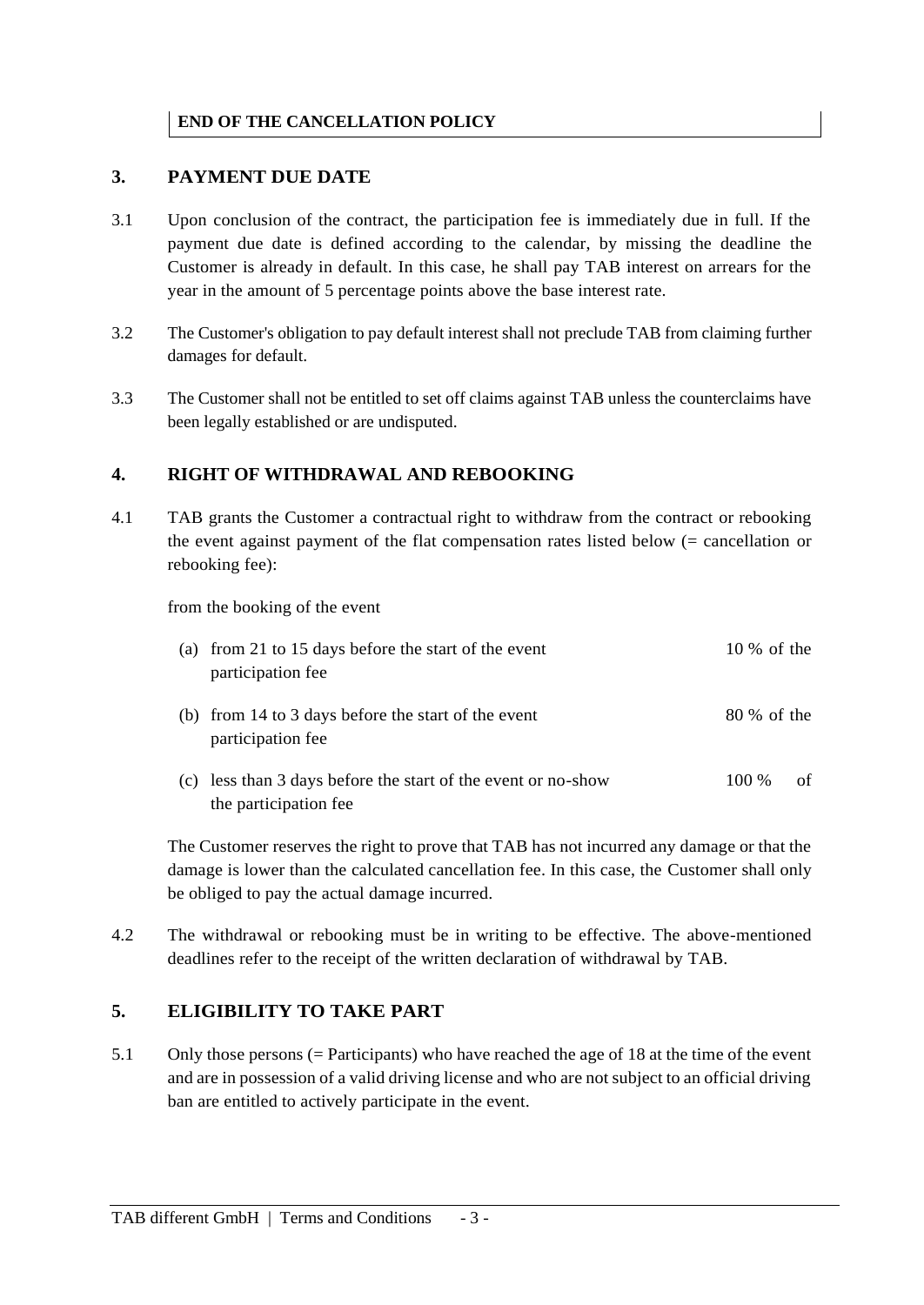- 5.2 Minors who have reached the age of 14 at the time of the event may participate in the event as passengers in the presence of an accompanying adult. If the minor is not accompanied by a parent or guardian, a written declaration of consent from a parent or guardian must be submitted before the start of the ride, which must also include consent to these Terms and Conditions of Business and Participation. TAB does not assume any supervisory responsibility for minors. Clause 9 of these terms and conditions of participation shall apply accordingly to participating minors.
- 5.3 The Participant is obliged to present the valid driver's license at the start of the event. Unless a valid driver's license is presented, the Participant is not entitled to participate in the event.
- 5.4 For safety reasons, the Participant must have a command of the German/English language in order to be able to follow the instructions of the instructors. If the necessary language skills are not met, the Participant is not entitled to participate in the event.
- 5.5 Only persons who do not suffer from any mental or physical infirmities that impair their ability to drive and/or participate and/or who are not under the influence of alcohol/drugs or medication for the entire duration of the event are entitled to participate. Any pregnancy must also be disclosed prior to participation. In case of violation, the Participant has no right to participate in the event.
- 5.6 Only persons whose height and weight enable them to get in and out of the vehicle independently and to fasten their seat belts properly may participate.
- 5.7 The Participant is obliged to follow staff, particularly instructor, instructions without exception. In case of violation, the Participant may be excluded from further participation in the event.
- 5.8 The Participant is advised that the event is dangerous and requires sufficient technical driving knowledge on the part of the Participants in order to be able to correctly assess all risks associated with the event, in particular driving in groups, weather conditions, ground, material and track conditions. If the Participant has any doubts about his necessary knowledge at the beginning of the event, he is obliged to report them to TAB. In case of doubt, the Participant is welcome to contact the instructors at any time.
- 5.9 The Participant is advised that hazards are possible when using off-road vehicles in the context of the particular event and the materialization of a danger may be accompanied by the risk of bodily injury, pain, trauma or death.
- 5.10 The Participant and his legal successors shall be liable in particular for any damage caused by him directly or indirectly to the inventory property, personal injury, damage to rental property as well as damage to third-party property, in particular, for example, to third-party vehicles, and hereby expressly and irrevocably waive any liability of the organizer or the installers or operators of the inventory property as well as all organizations or individuals associated with them with regard to claims of any kind whatsoever that have arisen or may arise in the future.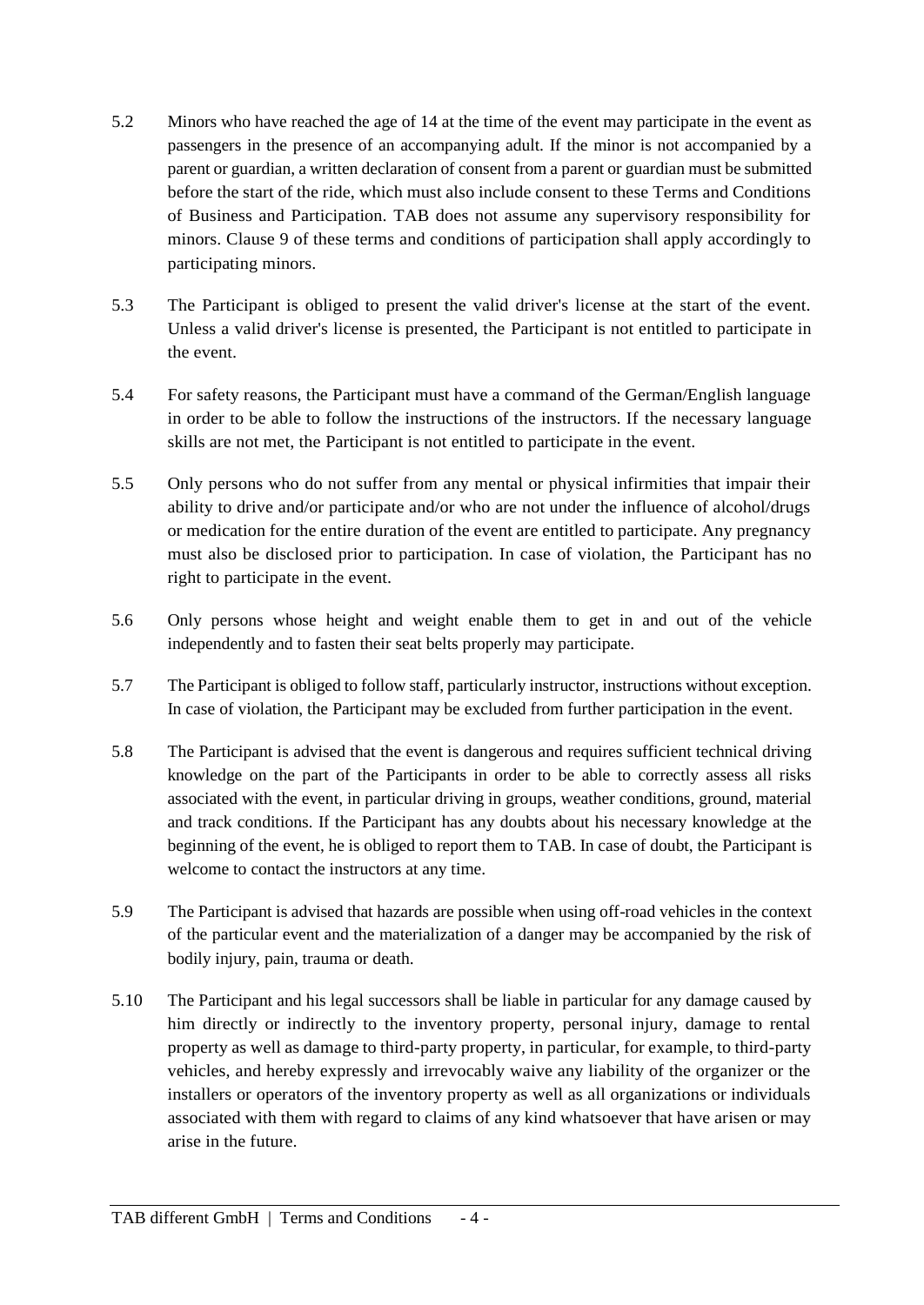- 5.11 The Participant and his legal successors shall fully indemnify and hold harmless the organizer and the installers and operators of the inventory property as well as all organizations and individuals associated with them in connection with damage events caused by him and shall unconditionally reimburse any costs caused by him directly or indirectly as a result of property damage, bodily injury or death up to the statutory maximum.
- 5.12 The Participant expressly acknowledges that
	- (a) TAB excludes any liability towards him as well as his legal successors for negligently caused property damage and financial loss, as well as any indirect damage and loss of profit;
	- (b) he is not entitled to any claims whatsoever against TAB in the event that he is excluded from the event for safety reasons or through his own fault, or if the event is completely cancelled, interrupted or starts late; and
	- (c) recordings of his person by the security surveillance cameras are stored and processed with computer support and, in the event of an incident, are used to clarify criminal conduct, accidents, damage and/or other comparable incidents

# **6. POSTPONEMENT OR CANCELLATION OF THE EVENT BY TAB**

- 6.1 TAB reserves the right to postpone or completely cancel the event up to 21 days prior to the start of the event due to failure to reach the minimum number of 4 participants out of the available places.
- 6.2 In the event of a cancellation, the Customer may demand participation in an event of at least equal value if TAB is in a position to offer such an event from its range of events at no additional cost to the Customer (replacement date). The Customer shall assert this right immediately after TAB's declaration of the cancellation of the event.
- 6.3 In general, the event shall take place in all weather conditions. In case of weather extremes as well as due to technical maintenance or repair work, official inspection or in cases of force majeure (e.g. war, natural disasters, epidemics) or strikes, TAB reserves the right to cancel or terminate the event at short notice for the safety of the participants. In this case, TAB will endeavor to find an alternative date.
- 6.4 If the booked event does not take place and no alternative date is agreed, the participation fee shall be refunded in full. Further claims of the Customer are excluded.

# **7. SCHEDULE OF THE EVENT**

7.1 The schedule of the event is offered as an example in the program. TAB reserves the right to adjust the program schedule to weather conditions or for safety reasons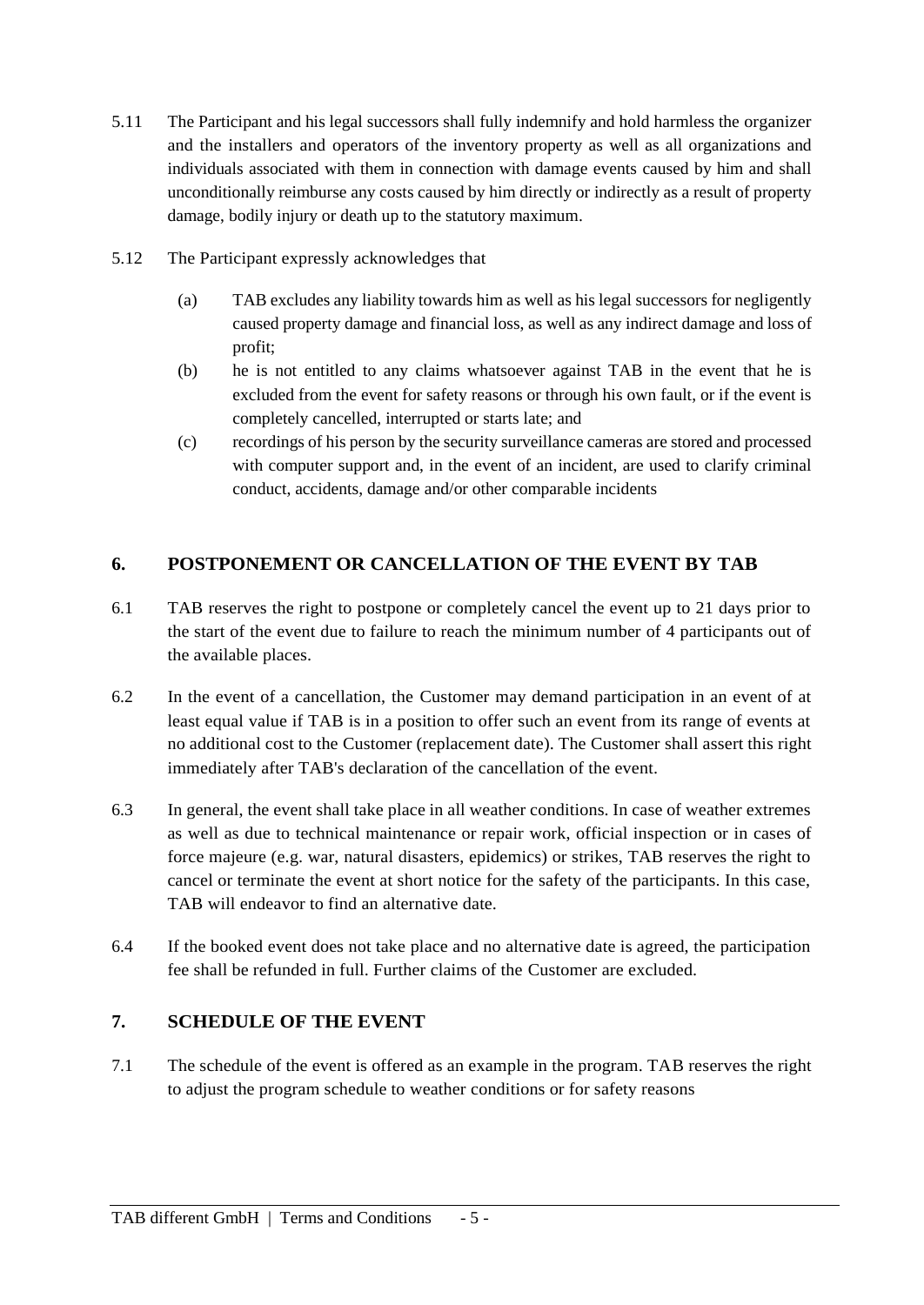- 7.2 In case of a significant change of substantial features of the event, the Customer is entitled to withdraw from the contract free of charge or to choose another event of equal value, provided that a substitute event can be offered.
- 7.3 The Participant gives his consent to
	- (a) recordings of his person being supported and stored by the security surveillance camera, processed and used in the event of criminal behavior, accidents, damage and/or other comparable incidents, as well as
	- (b) the making of film and/or photographic recordings in which the Participant is depicted, as well as to the recording of statement interviews with the Participant and the like on audio and/or visual media. TAB, the Mercedes- Benz AG and Mercedes-Benz G GmbH are free to use these. In particular, TAB, the Mercedes-Benz AG and Mercedes-Benz G GmbH shall have the unrestricted right, in terms of time and place, to archive, edit, reproduce, distribute, exhibit and publicly reproduce the film and photo recordings and other visual and audio recordings. The right of public reproduction includes screening rights, broadcasting rights, the right of reproduction by means of image and sound carriers, and the right to reproduce radio broadcasts. The aforementioned rights of use are granted irrespective of the means of transmission and reproduction. In particular, they include the right of use by means of electronic media, especially the Internet.
- 7.4 The Participant is advised
	- (a) that moving away from the group on the event site is prohibited,
	- (b) that a safety clearance of two meters from the fence must be maintained,
	- (c) that for their own safety, the test tracks are not to be walked on,
	- (d) that safety instructions and signs must be followed,
	- (e) that children under 10 years of age and dogs are not allowed for safety reasons,
	- (f) that there is a general ban on smoking on the entire premises with the exception of the designated smoking areas (recognizable by waste containers for tobacco products),
	- (g) that filming and photography are prohibited on the entire Magna premises during site tours,

and undertakes to comply with these requirements.

7.5 The Participant undertakes to treat the vehicles with care, to observe the road traffic regulations, to adapt his driving style to the terrain conditions and to eliminate the risk of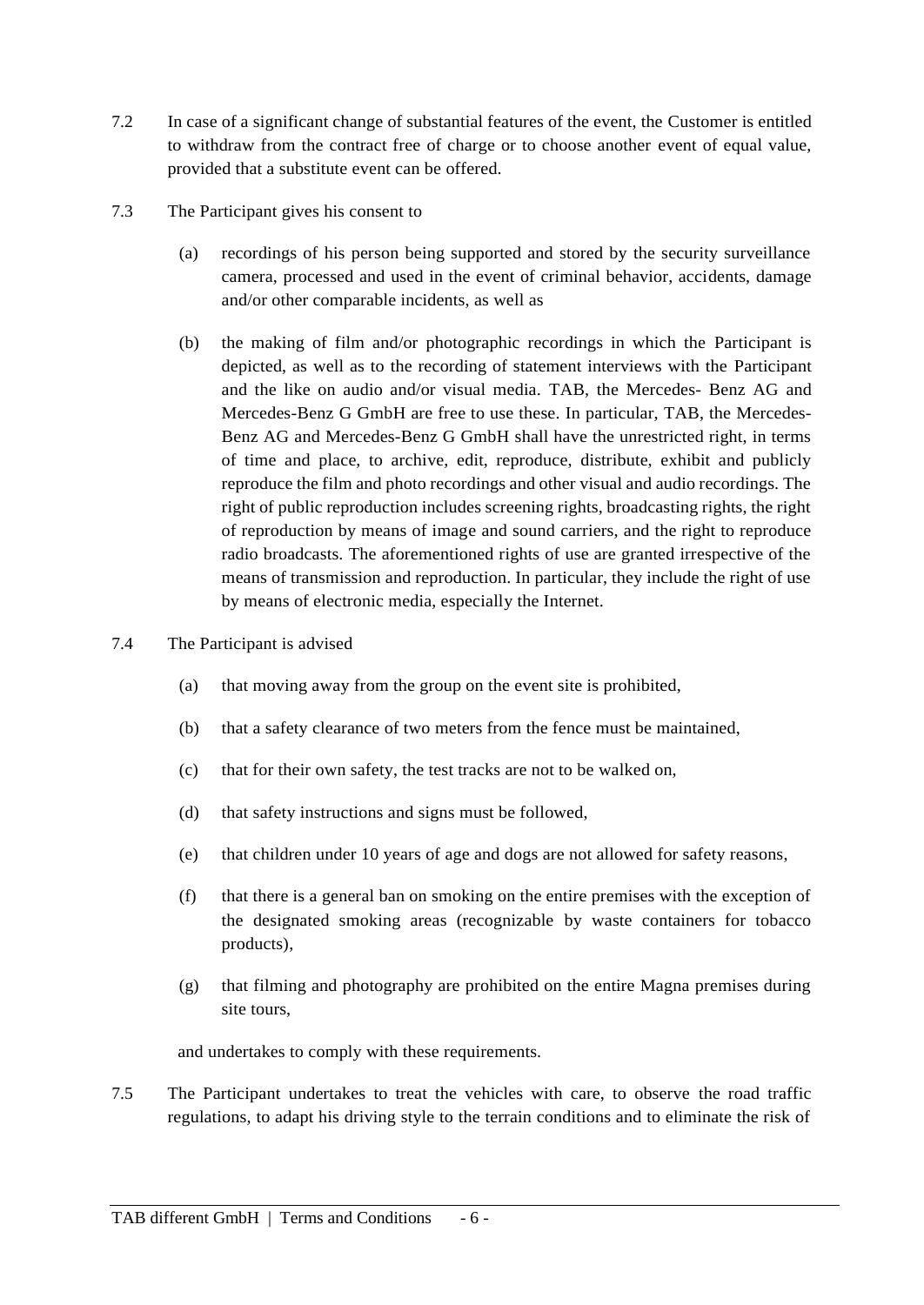accidents by driving carefully. Insofar as the road traffic regulations do not apply on the premises, the Participants are obligated to take the usual care of each other.

- 7.6 The Participant is obligated to follow the instruction given on the vehicle provided and not to take any action contrary to this instruction - of any kind whatsoever - during the event.
- 7.7 The Participant undertakes not to smoke or eat in the vehicles.
- 7.8 The Participant is obliged to report any damage to the vehicle or injury to persons caused during the operation of the vehicles to TAB.

# **8. INSURANCE**

8.1 The vehicles used for the event are covered by liability and fully comprehensive insurance. In addition, there is a motor vehicle passenger accident insurance.

The deductible to be borne by the Participant for the vehicle comprehensive and partial comprehensive insurance amounts to  $\epsilon$  5,000.00 in the events of loss, total loss or in the event of repair (excluding signs of wear and tear caused by off-road use, stone chips and greater wear and tear).

This does not affect any further claims against the Participant, in particular in the event of grossly negligent conduct, failure to follow the instructions of the instructors or failure to comply with the statutory regulations.

The conduct of the Participant shall be attributed to the Customer.

8.2 It is recommended that the Customer takes out additional health, accident and private liability insurance as well as insurance to cover repatriation costs in the event of accident or illness.

# **9. LIABILITY**

- 9.1 The Participant takes part in the event and moves around the site of the G-Class Experience Centre and the training courses at their own risk.
- 9.2 TAB shall only be liable in the event of intent, gross negligence or at least negligent breach of material contractual obligations, such as those which the contract specifically intends to impose on TAB according to its content and purpose or the fulfillment of which is a prerequisite for the proper execution of the contract and on the observance of which the Participant regularly relies and may rely; this liability shall be limited to the typical damage foreseeable at the time of conclusion of the contract.

The aforementioned liability limitations do not apply to damages arising from loss of life, physical injury or damage to the health of the Participant.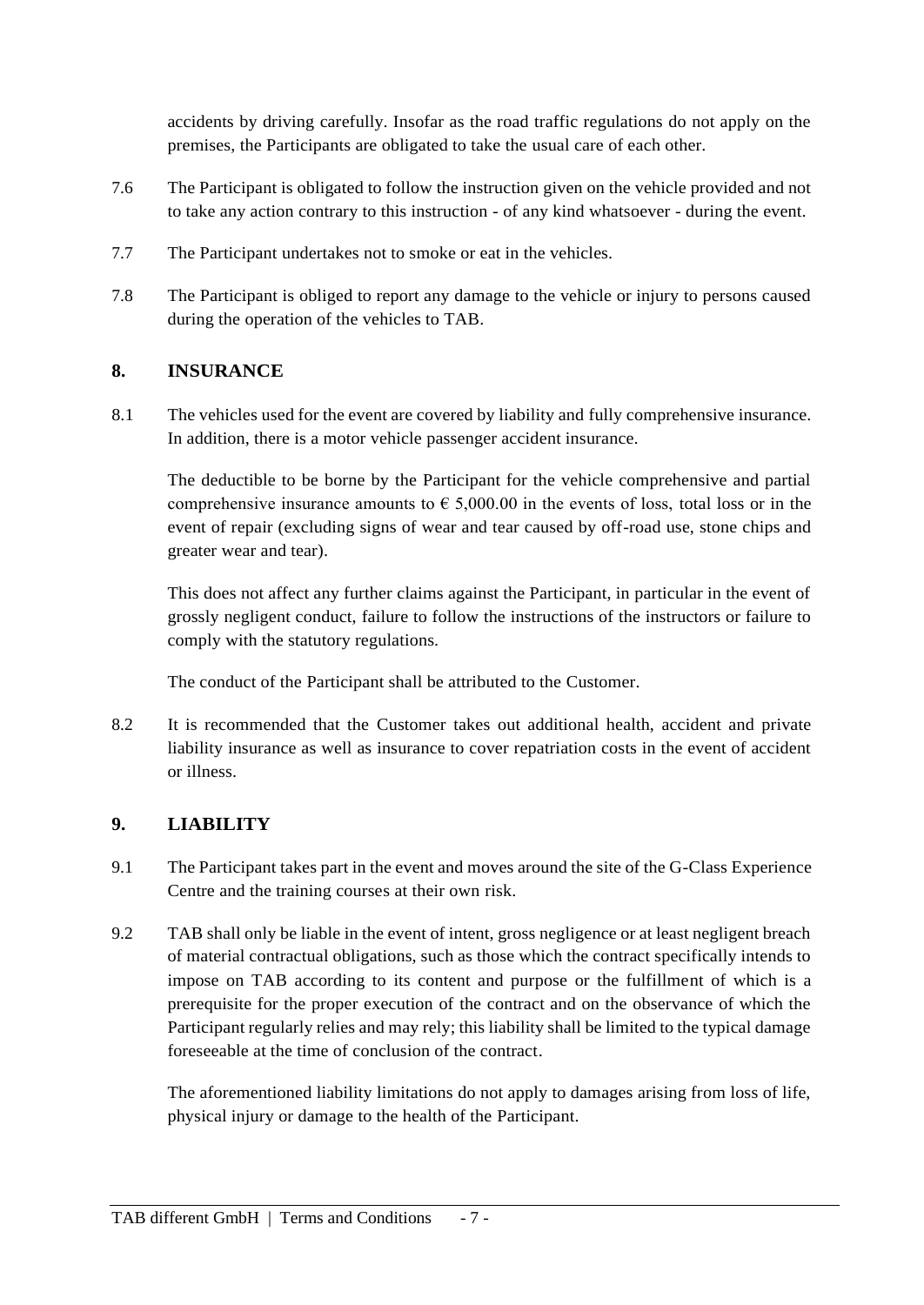- 9.3 If the damage is covered by an insurance policy taken out by the Participant for the claim in question, TAB shall only be liable for any associated disadvantages incurred by the Participant, such as higher insurance premiums or interest disadvantages until the claim is settled by the insurance company.
- 9.4 TAB shall not be liable for items such as mobile phones, notebooks, cameras, watches or jewelry that are damaged, destroyed or lost during the event.

# **10. PRICES AND PAYMENT OPTIONS**

- 10.1 The prices stated for each event are binding and include the statutory VAT applicable at the time. All other prices stated are total prices.
- 10.2 There are various payment options available for the payment of events booked on the website. The online data transfer is SSL-encrypted. Detailed information about the payment options is available on the website.
- 10.3 There is no right to participate in the event without full payment of the stated event price prior to the start.

# **11. PARTICIPANT DECLARATION**

Each Participant is obligated to confirm compliance with and acceptance of the participation requirements and participation terms and conditions pursuant to Clauses 5, 7 and 8, the provided orientation, participation at their own risk as well as the limitation of liability pursuant to Clause 9 by means of a declaration of participation to be signed on site.

The Customer is obliged to ensure compliance with this obligation by each Participant.

# **12. APPLICABLE LAW AND PLACE OF JURISDICTION/FULFILMENT**

- 12.1 The exclusive place of jurisdiction for all claims arising from the business relationship with merchants shall be Stuttgart. The same place of jurisdiction shall apply if the contracting party does not have a general place of jurisdiction in Germany, moves their place of residence or habitual abode out of Germany after conclusion of the contract and their place of residence or habitual abode is not known at the time the action is brought.
- 12.2 Subject to the mandatory provisions of consumer protection law, the law in the Federal Republic of Germany applies in the event of any disputes that arise out of or as a result of this contractual relationship.
- 12.3 The place of fulfilment is Graz.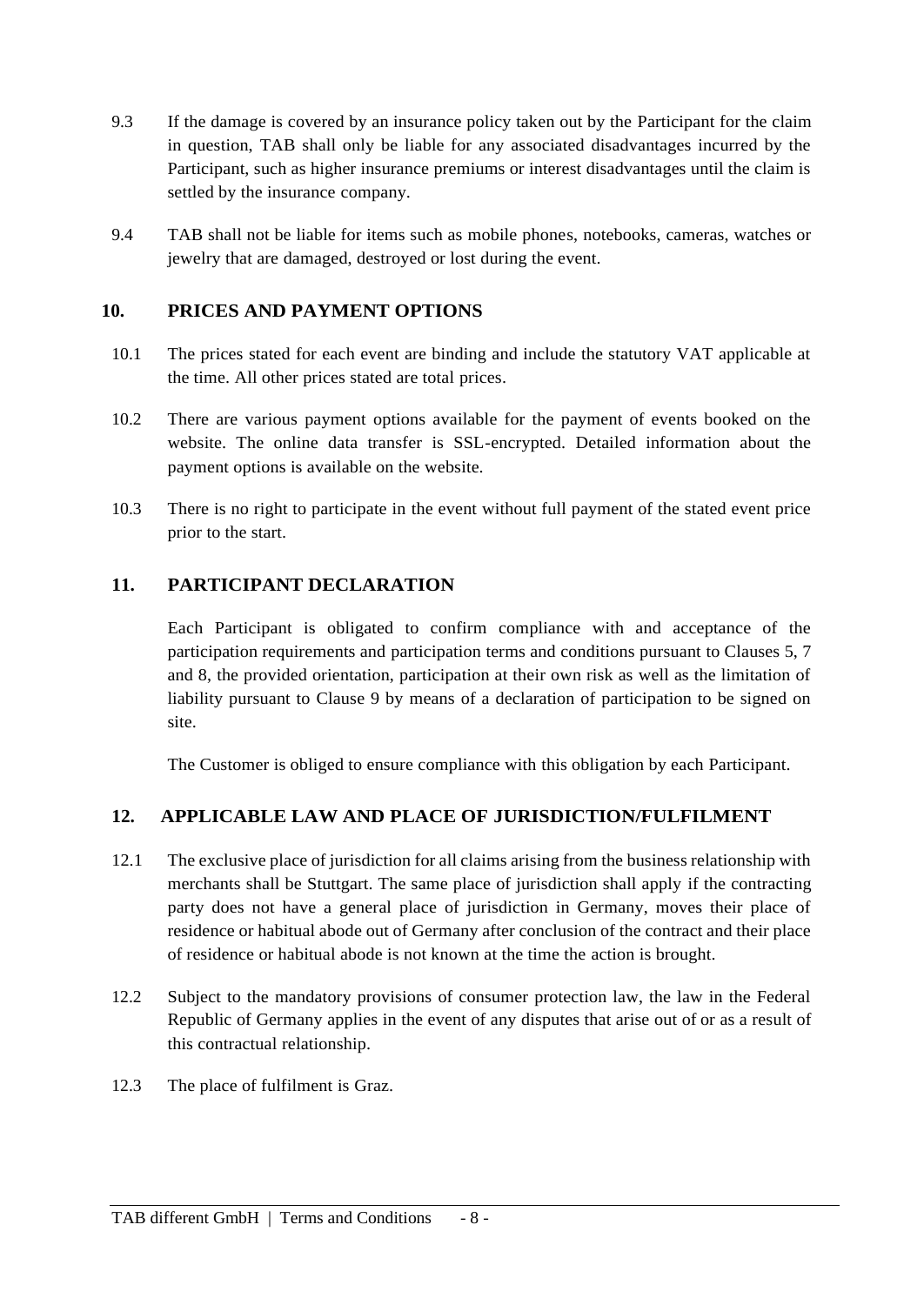12.4 The contractual partner is

TAB different GmbH Im Efeu 3 73760 Ostfildern GERMANY

represented by the managing director: Sven Sperling

Local Court (*Amtsgericht*) Stuttgart, HRB 757174 USt-ID Nr.: ATU76850926

- 12.5 The contractual language is German. However, an English version is available.
- 12.6 The contract's remaining parts remains binding even if individual points are legally invalid. Statutory provisions, if any, shall take the place of the invalid points. However, insofar as this would represent an unreasonable hardship for one of the contracting parties, the contract as a whole shall become invalid.

#### **13. CANCELLATION TEMPLATE**

#### **CANCELLATION FORM TEMPLATE**

If you want to cancel the contract, please fill out this form and send it back. To

TAB different GmbH Im Efeu 3 73760 Ostfildern GERMANY Fax: +49711412977 Email: welcome@g-class-experience.com

Hereby I/we cancel

the contract concluded by me/us for the purchase of the following goods/provision of the following service:

Ordered on Received on

Name of the consumer(s)